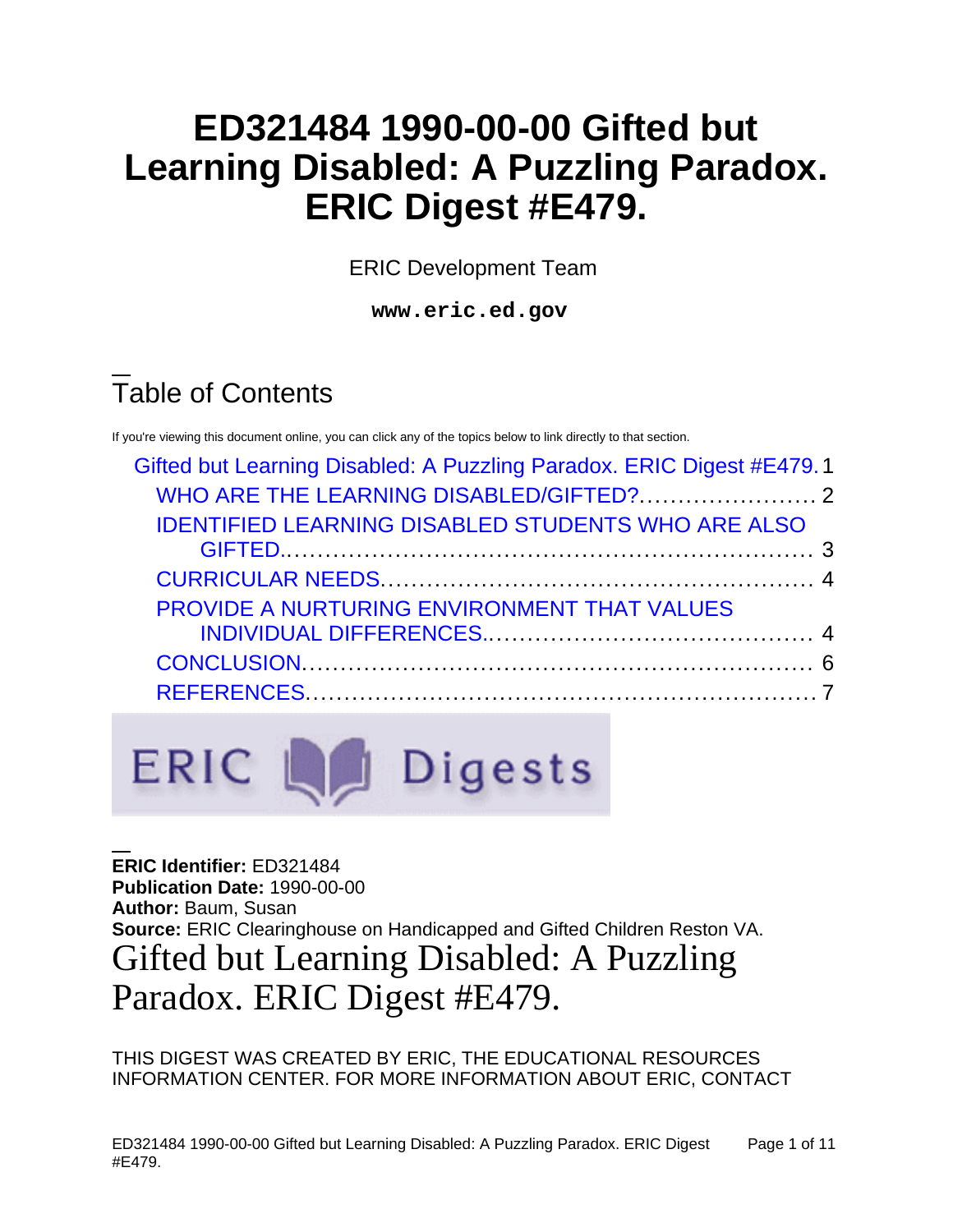#### ACCESS ERIC 1-800-LET-ERIC

How can a child learn and not learn at the same time? Why do some students apply little or no effort to school tasks while they commit considerable time and effort to demanding, creative activities outside of school? These behaviors are typical of some students who are simultaneously gifted and learning disabled. For many people, however, the terms learning disabilities and giftedness are at opposite ends of a learning continuum. In some states, because of funding regulations, a student may be identified and assisted with either learning disabilities or giftedness, but not both.

Uneasiness in accepting this seeming contradiction in terms stems primarily from faulty and incomplete understandings. This is not surprising, because the "experts" in each of these disciplines have difficulty reaching agreement. Some still believe that giftedness is equated with outstanding achievement across all subject areas. Thus, a student who is an expert on bugs at age 8 may automatically be excluded from consideration for a program for gifted students because he cannot read, though he can name and classify a hundred species of insects. Many educators view below-grade-level achievement as a prerequisite to a diagnosis of a learning disability. Thus, an extremely bright student who is struggling to stay on grade level, may slip through the cracks of available services because he or she is not failing.

### <span id="page-1-0"></span>WHO ARE THE LEARNING DISABLED/GIFTED?

Recent advances in both fields have alerted professionals to the possibility that both sets of behavior can exist simultaneously (Baum and Owen, 1988; Fox, Brody, and Tobin, 1983; Whitmore and Maker, 1985). Children who are both gifted and learning disabled exhibit remarkable talents or strengths in some areas and disabling weaknesses in others. They can be grouped into three categories: (1)identified gifted students who have subtle learning disabilities, (2) unidentified students whose gifts and disabilities may be masked by average achievement, and (3) identified learning disabled students who are also gifted.

IDENTIFIED GIFTED STUDENTS WHO HAVE SUBTLE LEARNING DISABILITIES. This group is easily identified as gifted because of high achievement or high IQ scores. As they grow older, discrepancies widen between expected and actual performance. These students may impress teachers with their verbal abilities, while their spelling or handwriting contradicts the image. At times, they may be forgetful, sloppy and disorganized. In middle school or junior high, where there are more long-term written assignments and a heavier emphasis on comprehensive, independent reading, some bright students find it increasingly difficult to achieve. Concerned adults are convinced that if these students would only try harder, they could succeed.

While increased effort may be required for these students, the real issue is that they simply do not know how! Because they may be on grade level and are considered gifted, they are likely to be overlooked for screening procedures necessary to identify a subtle learning disability. Identification of a subtle disability would help students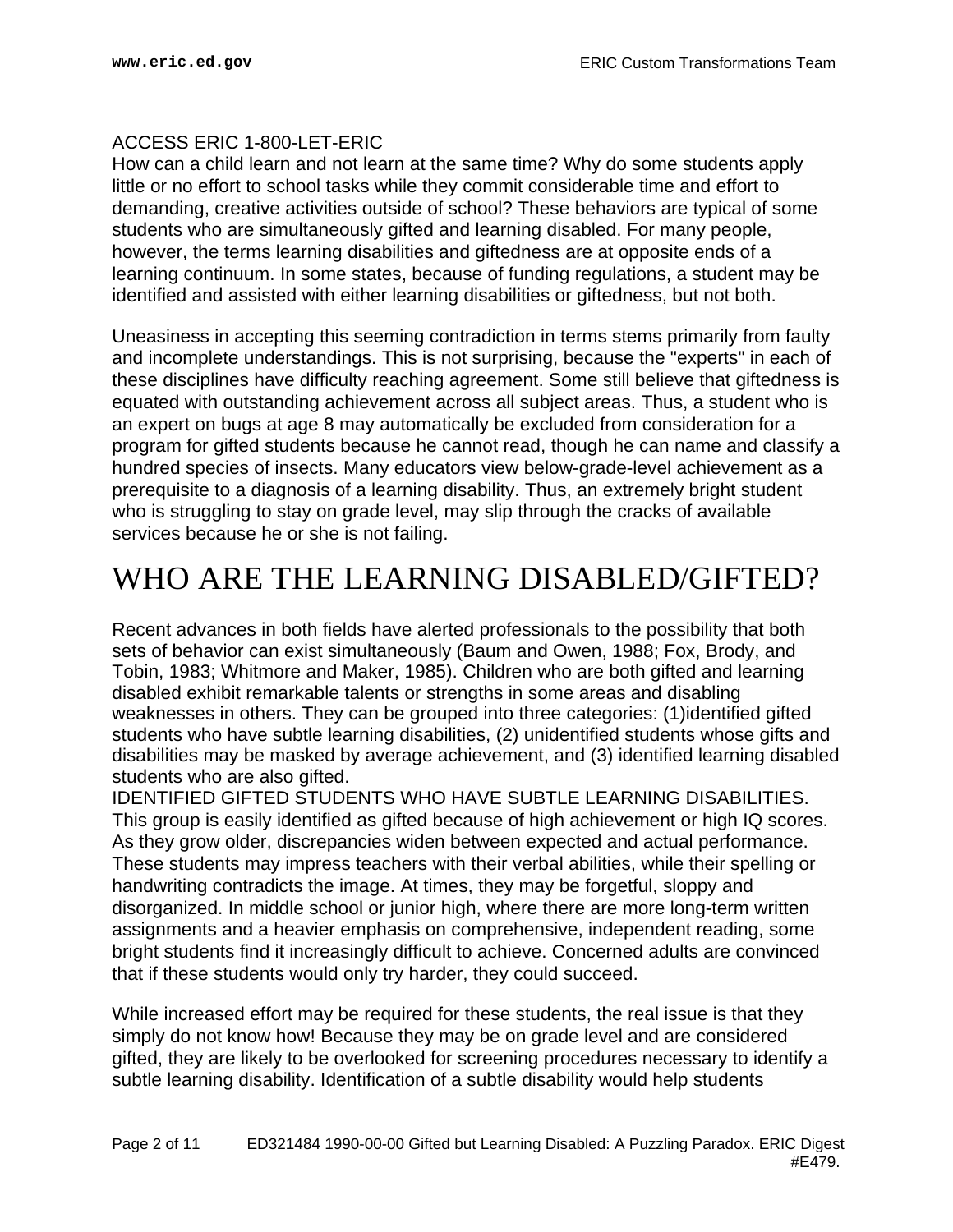understand why they are experiencing academic difficulties. More important, professionals could offer learning strategies and compensation techniques to help them deal with their duality of learning behaviors.

A word of caution is necessary at this point. A learning disability is not the only cause of a discrepancy between potential and achievement. There are a number of other reasons why bright children may be underachieving. Perhaps expectations are unrealistic. Excelling in science, for example, is no assurance that high-level performance will be shown in other academic areas. Motivation, interest, and specific aptitudes influence the amount of energy students are willing to apply to a given task. Social or emotional problems can interfere with achievement. Grades and school are simply unimportant to some students. Some youngsters have not learned how to study because, during primary grades, school was easy and success required minimal effort.

UNIDENTIFIED STUDENTS. The second group of youngsters in which this combination of learning behaviors may be found are those who are not noticed at all. These students are struggling to stay at grade level. Their superior intellectual ability is working overtime to help compensate for weaknesses caused by an undiagnosed learning disability. In essence, their gift masks the disability and the disability masks the gift. These students are often difficult to find because they do not flag the need for attention by exceptional behavior. Their hidden talents and abilities may merge in specific content areas or may be stimulated by a classroom teacher who uses a creative approach to learning. The disability is frequently discovered in college or adulthood when the student happens to read about dyslexia or hears peers describe their learning difficulties.

### <span id="page-2-0"></span>IDENTIFIED LEARNING DISABLED STUDENTS WHO ARE ALSO GIFTED.

These bright children, discovered within the population of

students who are identified as learning disabled, are often failing miserably in school. They are first noticed because of what they cannot do, rather than because of the talent they are demonstrating. This group of students is most at risk because of the implicit message that accompanies the LD categorization that there is something wrong with the student that must be fixed before anything else can happen. Parents and teachers alike become totally focused on the problem. Little attention, if any, is paid to the student's strengths and interests, other than to use them to remediate weaknesses.

Interestingly, these children often have high-level interests at home. They may build fantastic structures with plastic bricks or start a local campaign to save the whales. The creative abilities, intellectual strength and passion they bring to their hobbies are clear indicators of their potential for giftedness (Renzulli, 1978). Because these students are bright and sensitive, they are more acutely aware of their difficulty in learning. Furthermore, they tend to generalize their feelings of academic failure to an overall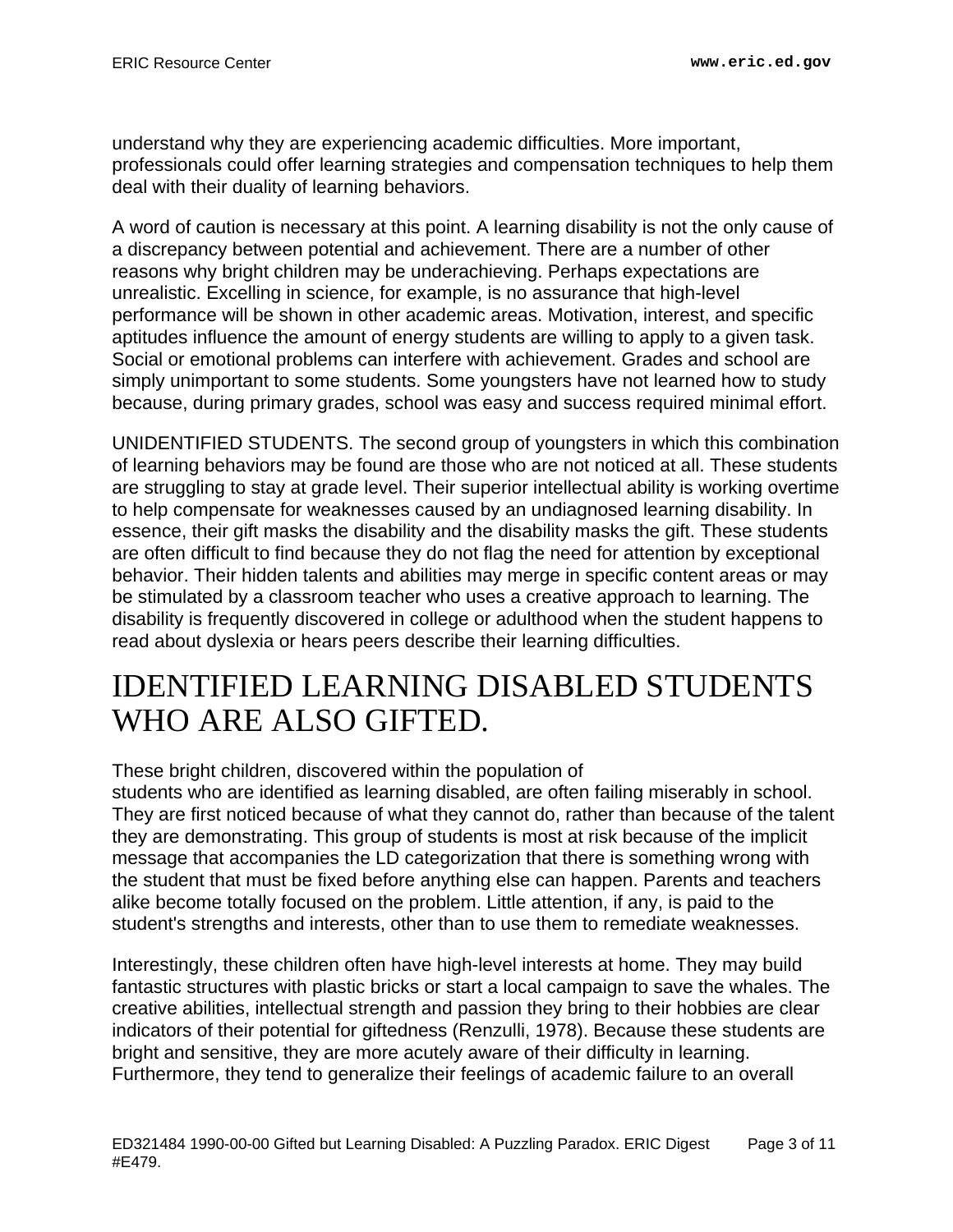sense of inadequacy. Over time, these pessimistic feelings over-shadow any positive feelings connected with what they accomplish on their own at home. Research has shown that this group of students is often rated by teachers as most disruptive at school. They are frequently found to be off task; they may act out, daydream, or complain of headaches and stomachaches; and they are easily frustrated and use their creative abilities to avoid tasks (Baum and Owen, 1988; Whitmore, 1980). Since school does not offer these bright youngsters much opportunity to polish and use their gifts, such results are not surprising.

## <span id="page-3-0"></span>CURRICULAR NEEDS

Although each of these subgroups has unique problems, they all require an environment that will nurture their gifts, attend to the learning disability and provide the emotional support to deal with their inconsistent abilities. Four general guidelines can assist professionals in developing programs that will meet the needs of these students. FOCUS ATTENTION ON THE DEVELOPMENT OF THE GIFT. Remediation of basic skills historically has been the single focus of efforts to serve students once they have been classified as learning disabled. Few opportunities exist for bright students with learning disabilities to demonstrate gifted behaviors. Research has shown that a focus on weaknesses at the expense of developing gifts can result in poor self esteem, a lack of motivation, depression and stress (Baum, 1984; Whitmore & Maker, 1985). In addition to offering remediation, focused attention on the development of strengths, interests, and superior intellectual capacities is necessary. These students need a stimulating educational environment which will enable them to fully develop their talents and abilities. Enrichment activities should be designed to circumvent problematic weaknesses and to highlight abstract thinking and creative production.

Over the last 6 years, the state of Connecticut has funded a variety of special programs for gifted students who have learning disabilities. All the programs have emphasized the development of gifts and talents of these students. The results of the projects showed dramatic improvement in student self-esteem, motivation, and productive learning behaviors. Improved achievement in basic skills for many students has been an unexpected bonus (Baum, 1988). In fact, according to Whitmore and Maker (1985), more gains are seen when intervention focuses on the gift rather than the disability.

### <span id="page-3-1"></span>PROVIDE A NURTURING ENVIRONMENT THAT VALUES INDIVIDUAL DIFFERENCES.

#### According to Maslow's Hierarchy of Needs (1962),

individuals must feel that they belong and are valued in order to reach their potential or self-actualize. How valued can a student feel if the curriculum must be continually modified, or assignments watered down, to enable the student to achieve success?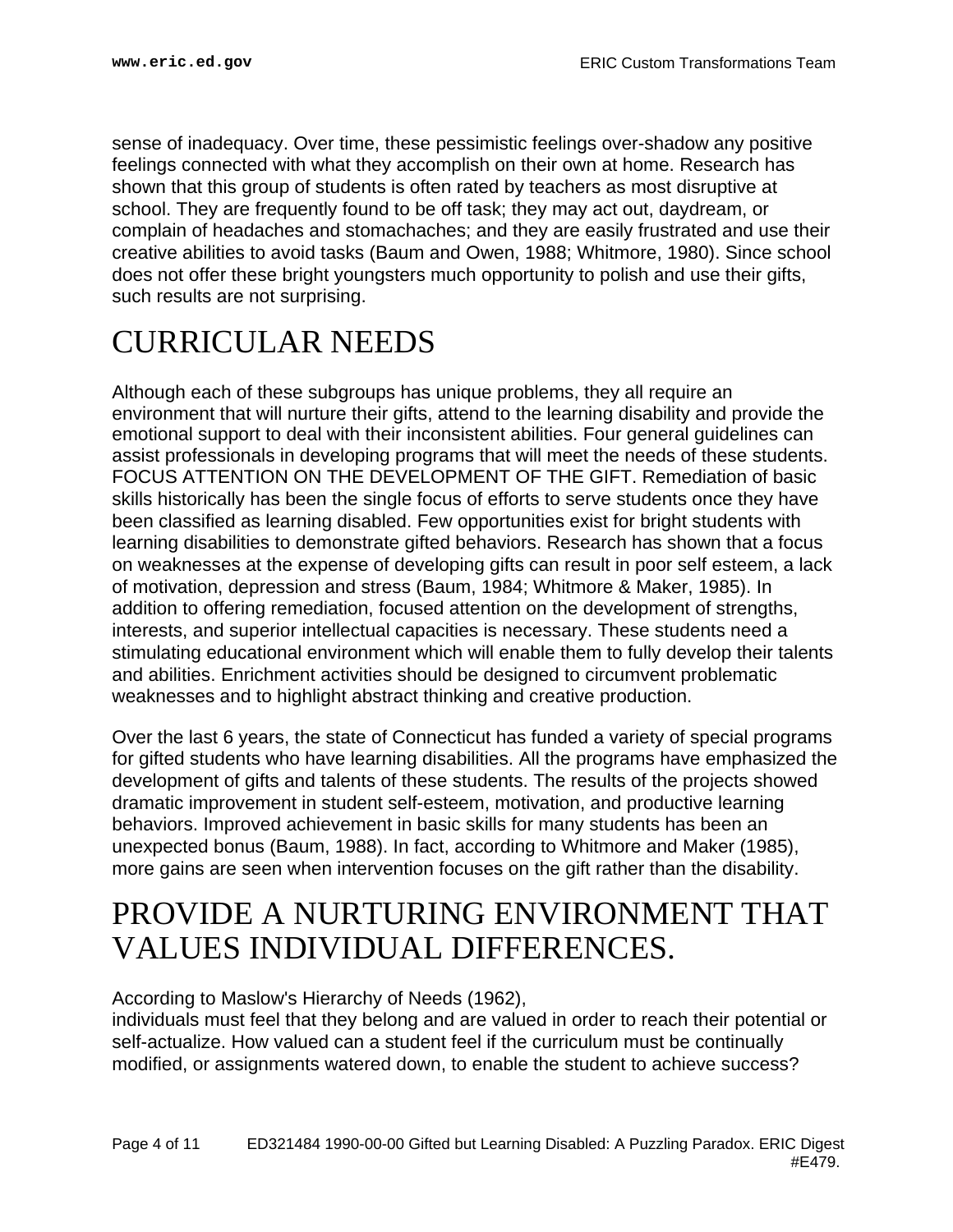Currently, only certain abilities are rewarded by schools, primarily those that involve strong verbal proficiency. Indeed, according to Howard Gardner (1983), schools spend much of their time teaching students the skills they would need to become college professors. Success in the real world depends on skills or knowledge in other areas besides reading and writing.

A nurturing environment--one that shows concern for developing student potential--values and respects individual differences. Students are rewarded for what they do well. Options are offered for both acquiring information and communicating what is learned. The philosophy fosters and supports interdependence; students work in cooperative groups to achieve goals. Many types of intelligence are acknowledged; A well-produced video production about life in the Amazon is as valued as the well written essay on the same topic. In such an environment no child will feel like a second class citizen, and the gifted students with learning disabilities can excel.

ENCOURAGE COMPENSATION STRATEGIES. Learning disabilities tend to be somewhat permanent. A poor speller will always need to check for errors in spelling before submitting a final draft. Students who have difficulty memorizing mathematics may need to use a calculator to assure accuracy. Thus, simply remediating weaknesses may not be appropriate or sufficient for the gifted learning disabled student. Remediation will make the learner somewhat more proficient, but probably not excellent, in areas of weakness. For instance, students who have difficulty with handwriting will ultimately fare much better if allowed to use a computer to record their ideas on paper than they will after years of remediation in handwriting. The following list outlines suggestions for providing compensation techniques to help students cope with weaknesses typical of learning disabled students:

### 0

1. Find sources of information that are appropriate for students who may have difficulty reading. Some examples are visitations, interviews, photographs, pictorial histories, films, lectures, or experimentation. Remember, these children do not want the curriculum to be less challenging or demanding. Rather, they need alternative ways to receive the information.

### ۰

2. Provide advanced organizers to help students receive and communicate information. Students who have difficulty organizing and managing time also benefit from receiving outlines of class lectures, study guides, and a syllabus of topics to be covered. Teach students who have difficulty transferring ideas to a sequential format on paper to use brainstorming and webbing to generate outlines and organize written work. Provide management plans in which tasks are listed sequentially with target dates for completion. Finally, provide a structure or visual format to guide the finished product. A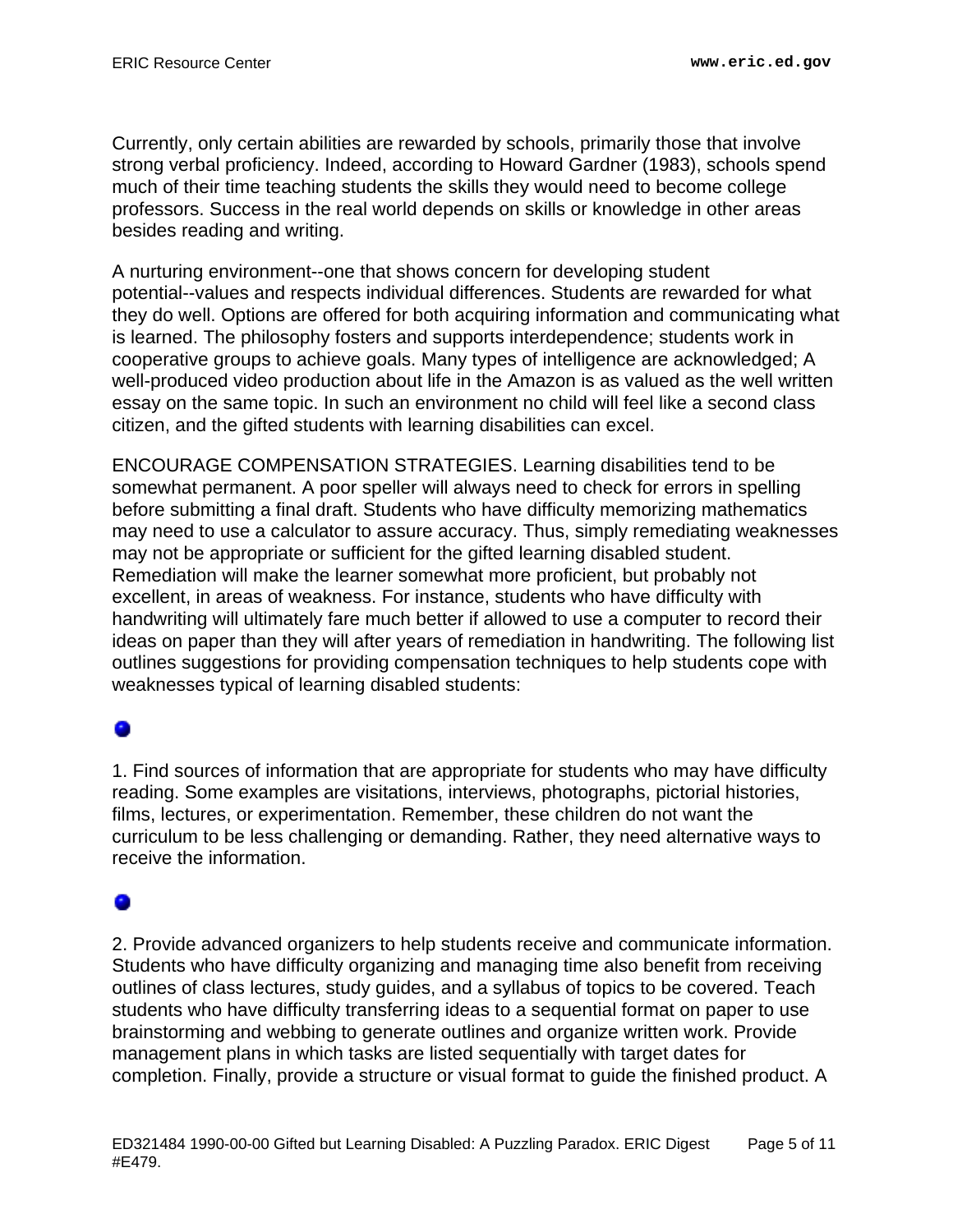sketch of an essay or science project board will enable these students to produce a well-organized product.

#### 0

3. Use technology to promote productivity. Technology has provided efficient means to organize and access information, increase accuracy in mathematics and spelling, and enhance the visual quality of the finished product. In short, it allows students with learning disabilities to hand in work of which they can feel proud. Preventing these students from using word processing programs to complete all written assignments is like prohibiting blind children from using texts printed in braille!

4. Offer a variety of options for communication of ideas. Writing is not the only way to communicate; all learning can be expressed and applied in a variety of modes. Slides, models, speeches, mime, murals, and film productions are examples. Remember, however, to offer these options to all children. Alternate modes should be the rule rather than the exception.

#### ۰

5. Help students who have problems in short-term memory develop strategies for remembering. The use of mnemonics, especially those created by students themselves, is one effective strategy to enhance memory. Visualization techniques have also proved to be effective. Resources are listed at the end of this digest.

ENCOURAGE AWARENESS OF INDIVIDUAL STRENGTHS AND WEAKNESSES. It is imperative that students who are gifted and learning disabled understand their abilities, strengths, and weaknesses so that they can make intelligent choices about their future. If a goal that is important to such a student will require extensive reading, and, if reading is a weak area, the student will have to acknowledge the role of effort and the need for assistance to achieve success."Rap" sessions, in which these students can discuss their frustrations and learn how to cope with their strange mix of abilities and disabilities, are helpful. Mentoring experiences with adults who are gifted and learning disabled will lend validity to the belief that such individuals can succeed.

### <span id="page-5-0"></span>**CONCLUSION**

In the final analysis, students who are both gifted and learning disabled must learn how to be their own advocates. They must ultimately choose careers that will accentuate their strengths. In doing so they will meet others who think, feel, and create as they do. One such student, after years of feeling different and struggling to succeed, was finally able to make appropriate decisions about what he truly needed in his life. He was an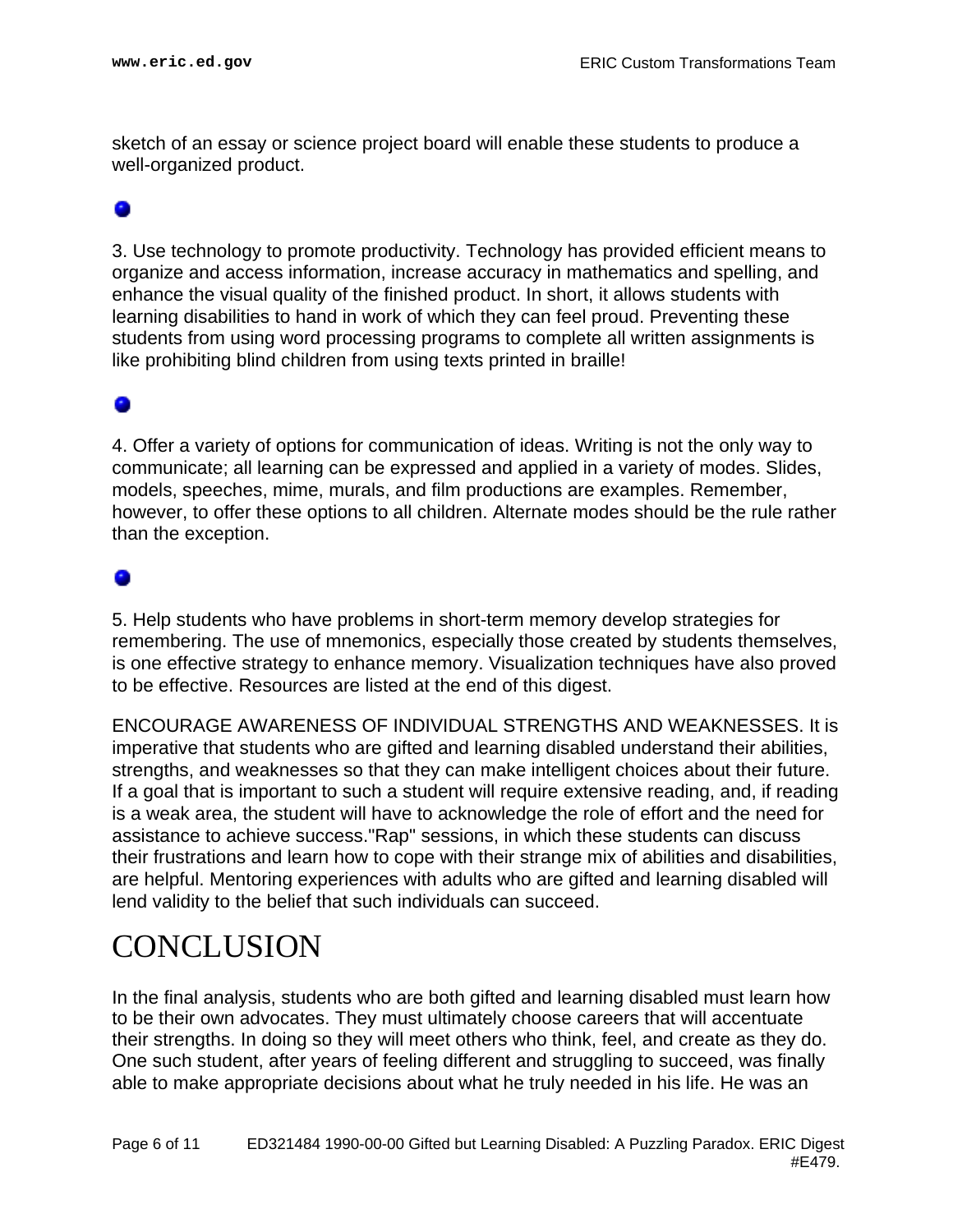outstanding amateur photographer who loved music. He had also started several "businesses" during his teenage years. In his junior year at college he became depressed and realized that he was totally dissatisfied with his coursework, peers, and instructors. He wondered whether he should quit school. After all, he was barely earning C's in his courses. His advisor suggested that he might like to create his own major, perhaps in the business of art. That was the turning point in this young man's life. For the first time since primary grades, he began to earn A's in his courses. He related that he finally felt worthwhile. "You know," he said, "finally I'm with people who think like me and have my interests and values. I am found!"

## <span id="page-6-0"></span>REFERENCES

Baum, S. (1984). "Meeting the needs of learning disabled gifted children." ROEPER REVIEW, 7, 16-19.

Baum, S. (1988). "An enrichment program for gifted learning disabled students." GIFTED CHILD QUARTERLY, 32, 226-230.

Baum, S. & Owen, S. (1988). "High Ability/Learning Disabled Students: How are they different?" GIFTED CHILD QUARTERLY, 32, 321-326.

Fox, L. H., Brody, L. & Tobin, D. (Eds.) (1983). LEARNING

DISABLED GIFTED CHILDREN: IDENTIFICATION AND PROGRAMMING.

Baltimore, MD: Allyn & Bacon.

Gardner, H. (1983). FRAMES OF MIND: THE THEORY OF MULTIPLE INTELLIGENCES. New York: Basic Books, Inc.

Maslow, A. (1962). TOWARD A PSYCHOLOGY OF BEING. Princeton, NJ: Van Nostrand.

Renzulli, J. (1978). "What makes giftedness: Reexamining a definition." PHI DELTA KAPPAN, 60, 180-184.

Whitmore, J. (1980). GIFTEDNESS, CONFLICT, AND UNDER ACHIEVEMENT. Boston: Allyn and Bacon.

Whitmore, J. & Maker, J. (1985). INTELLECTUAL GIFTEDNESS AMONG DISABLED PERSONS. Rockville, MD: Aspen Press.

### ۰

RESOURCES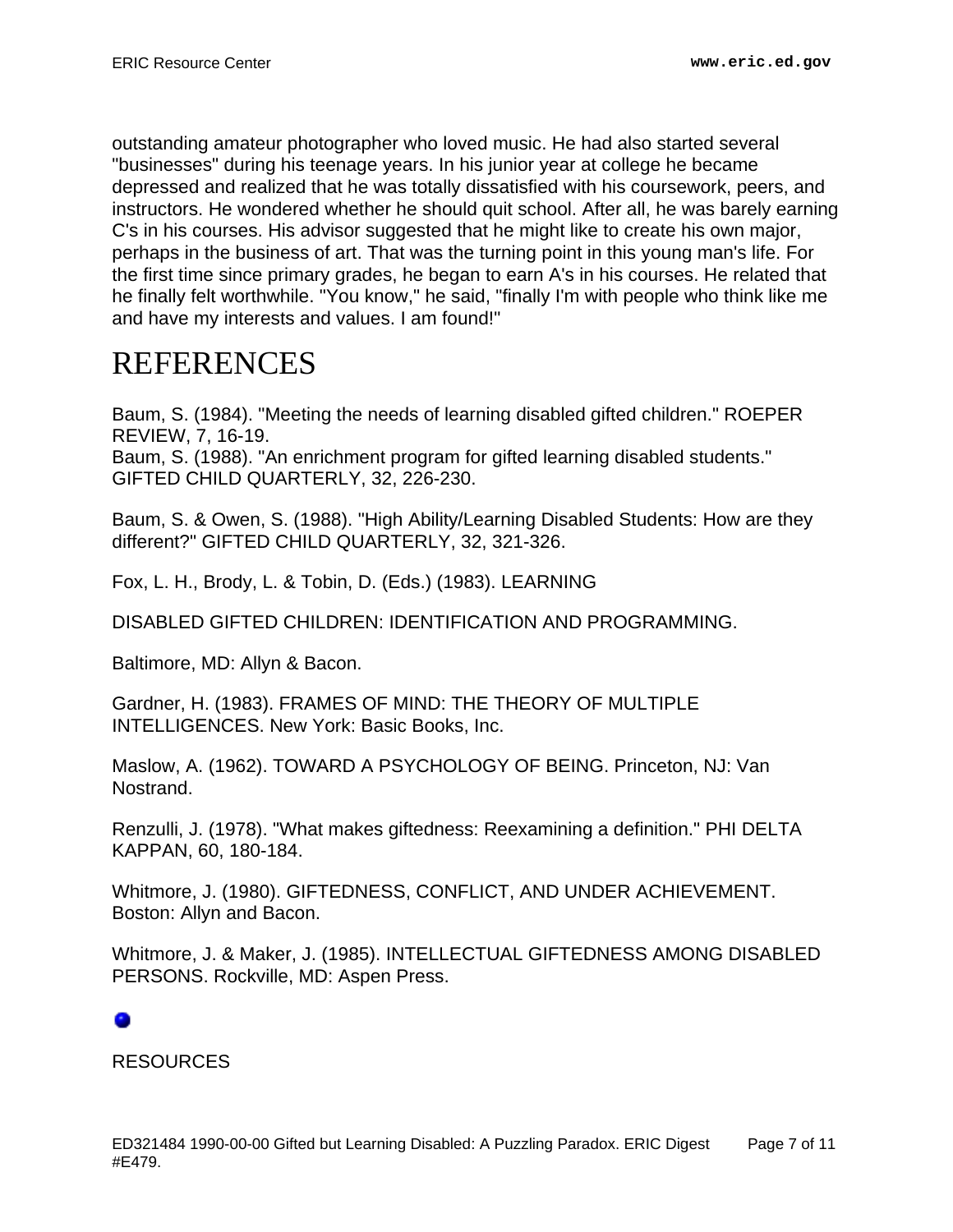WEBBING AND MIND-MAPPING.

Heimlich, J. E. & Pittleman, S. D. (1986). SEMANTIC MAPPING: CLASSROOM APPLICATIONS. Newark, DE: International Reading Association.

Large, C. (1987). THE CLUSTERING APPROACH TO BETTER ESSAY WRITING. Monroe, NY: Trillium Press.

Rico, G. L. (1983). WRITING THE NATURAL WAY. Los Angeles: J. P. Tarcher.

#### ۰

VISUALIZATION TECHNIQUES TO IMPROVE MEMORY.

Write to Trillium Press, P. O. Box 209, Monroe NY 10950 for information on the following materials:

Bagley, M. T. USING IMAGERY TO DEVELOP MEMORY.

Bagley, M. T. USING IMAGERY IN CREATIVE PROBLEM SOLVING.

Bagley, M. T. & Hess, K. K. TWO HUNDRED WAYS OF USING

IMAGERY IN THE CLASSROOM.

Hess, K. K. ENHANCING WRITING THROUGH IMAGERY.

#### ٠

#### USING TECHNOLOGY

Summa, D. & Kelly, S. (1989). "What's new in software? Computer software for gifted education." READING, WRITING, AND LEARNING DISABILITIES, 5, 293-296.

#### ۰

#### ADDITIONAL READING

Armstrong, T. (1987). IN THEIR OWN WAY: DISCOVERING AND ENCOURAGING YOUR CHILD'S PERSONAL LEARNING STYLE. Los Angeles: J.P. Tarcher. Distributed by St. Martin's Press. A former teacher and learning disabilities specialist describes learning differences and provides suggestions.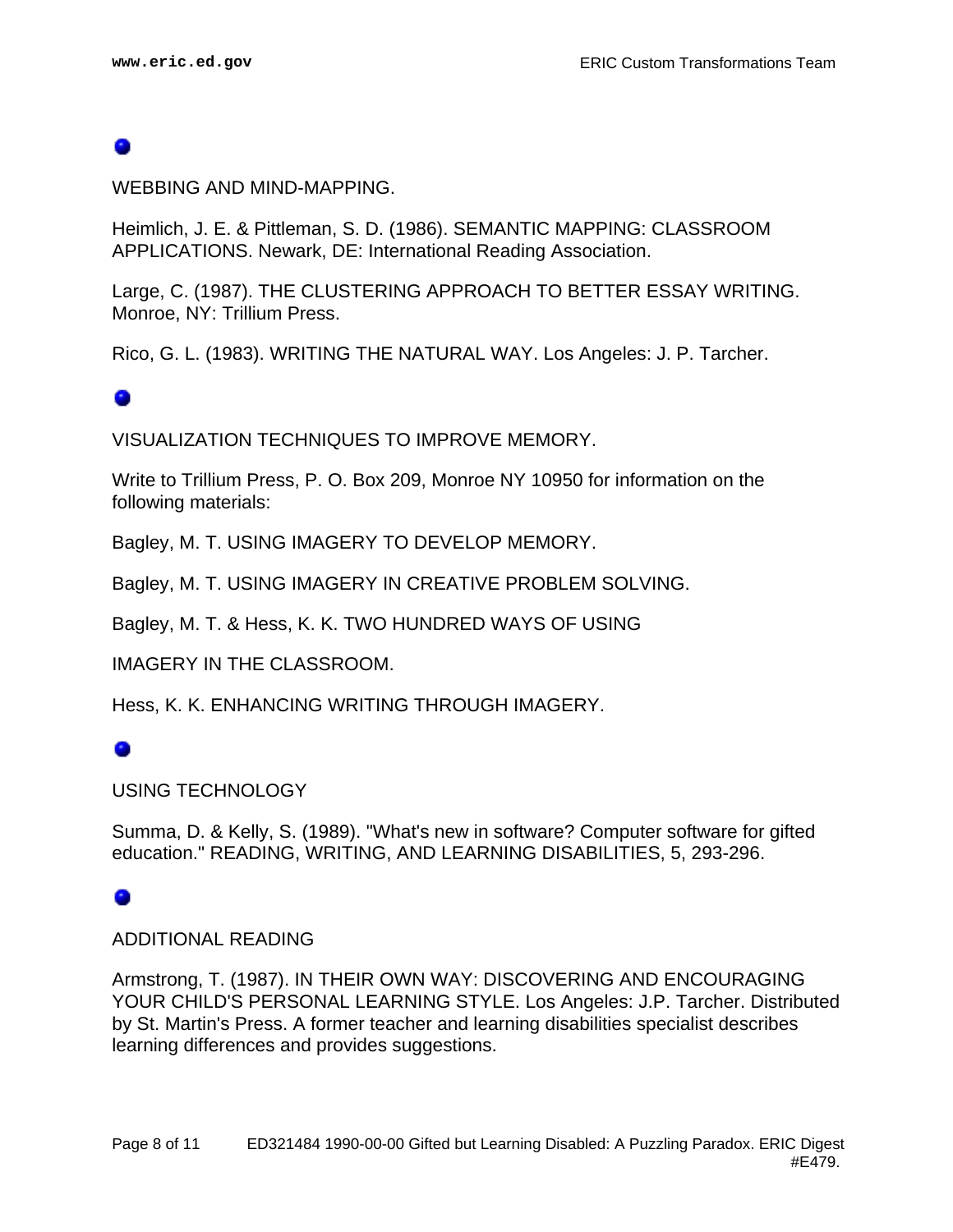Cannon, T., & Cordell, A. (1985, November). "Gifted kids can't always spell." ACADEMIC THERAPY, 21, 143-152. Briefly discusses characteristics of the gifted learning disabled child, possible patterns on tests, and strategies for instruction.

Daniels, P. (1983). TEACHING THE GIFTED/LEARNING DISABLED CHILD. Rockville, MD: Aspen. Designed for educators and often technical.

Fox, L., Brody, L., & Tobin, D. (Eds.). (1983). LEARNING DISABLED GIFTED CHILDREN: IDENTIFICATION AND PROGRAMMING. Austin, TX: Pro Ed. The most comprehensive study available, containing a variety of experts' opinions.

"Getting learning disabled students ready for college" (n.d.). Washington, DC: American Council on Education, HEATH Resource Center. A useful fact sheet and checklist.

"How to choose a college: Guide for the student with a disability" (n.d.). Washington, DC: American Council on Education, HEATH Resource Center.

Prihoda, J., Bieber, T., Kay, C., Kerkstra, P., & Ratclif, J.(Eds.). (1989). "Community colleges and students with disabilities." Washington, DC: American Council on Education, HEATH Resource Center. Lists services and programs for disabled students at more than 650 U.S. community, technical, and junior colleges.

Rosner, S. (1985, May/June). "Special twice: Guidelines for developing programs for gifted children with specific learning disabilities." G/C/T, 38, 55-58. A very basic overview.

Scheiber, B., & Talpers, J. (1987). UNLOCKING POTENTIAL. Bethesda, MD: Adler and Adler. Offers advice on everything from diagnosis and vocational assessments to specific college programs designed to accommodate students with learning disabilities and provide them with study skills.

Silver, L. (1984). THE MISUNDERSTOOD CHILD: A GUIDE FOR PARENTS OF LEARNING DISABLED CHILDREN. New York: McGraw-Hill. An easy-to-read basic and informative book with a focus on children with learning disabilities, yet relevant to children who are gifted and learning disabled.

Vail, P. (1987). SMART KIDS WITH SCHOOL PROBLEMS. New York: E.P. Dutton. Emphasizes the traits of gifted students and the learning styles that set students who are gifted and learning disabled apart.

Whitmore, J. (1982, January). "Recognizing and developing hidden giftedness." THE ELEMENTARY SCHOOL JOURNAL, 82, 274-283. Explores myths about GT children that hinder the identification of children who are gifted and learning disabled.

Whitmore, J., & Maker, C.J. (1985). INTELLECTUAL GIFTEDNESS AMONG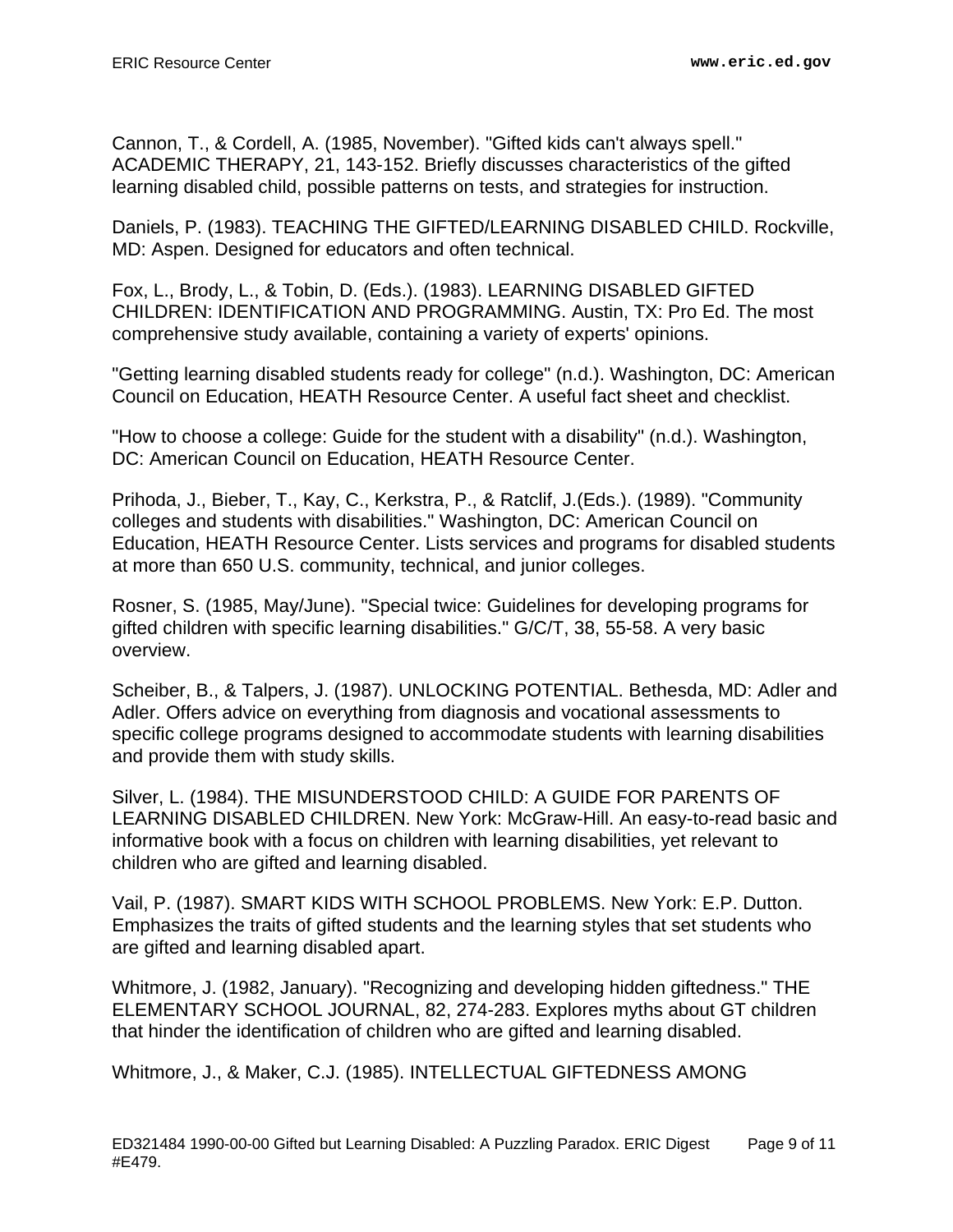DISABLED PERSONS. Rockville, MD: Aspen. One chapter is devoted to children who are specifically gifted and learning disabled, with excellent case studies.

Wolf, J., & Gygi, J. (1981). "Learning disabled and gifted: Success or failure?" JOURNAL FOR THE EDUCATION OF THE GIFTED, 4, 204. Provides well-stated definitions of the qualities of students who are gifted and learning disabled, with ideas about identification and programming.

Note. Reprinted by permission of the publisher Helen Dwight Reid Educational Foundation, published by Heldref, 4000 Albemarle St. N.W., Washington, D. C. 20016, from PREVENTING SCHOOL FAILURE, (Fall 1989), 34 (1)11-14. Derived from

TO BE GIFTED AND LEARNING DISABLED...FROM DEFINITIONS TO PRACTICAL

INTERVENTION STRATEGIES, by S. Baum published by Creative Lear

Press. Dr. Susan Baum is an assistant professor at the College of New Rochelle in New York.

The additional Readings section is from S. Berger (1989), COLLEGE PLANNING FOR GIFTED STUDENTS. Reston, VA: The ERIC Clearinghouse on Handicapped and Gifted Children/The Council for Exceptional Children.

-----

ERIC digests are in the public domain and may be freely reproduced and disseminated.

This publication was prepared with funding from the Office of Educational Research and Improvement, U.S. Department of Education, under contract no. RI88062007. The opinions expressed in this report do not necessarily reflect the positions or policies of OERI or the Department of Education.

**Title:** Gifted but Learning Disabled: A Puzzling Paradox. ERIC Digest #E479. **Document Type:** Information Analyses---ERIC Information Analysis Products (IAPs) (071); Guides---Non-Classroom Use (055); Information Analyses---ERIC Digests (Selected) in Full Text (073);

**Target Audience:** Practitioners

**Descriptors:** Definitions, Educational Needs, Elementary Secondary Education, Gifted, Gifted Disabled, Handicap Identification, Intervention, Learning Disabilities, Learning Strategies, Student Characteristics, Talent, Talent Identification **Identifiers:** ERIC Digests

###